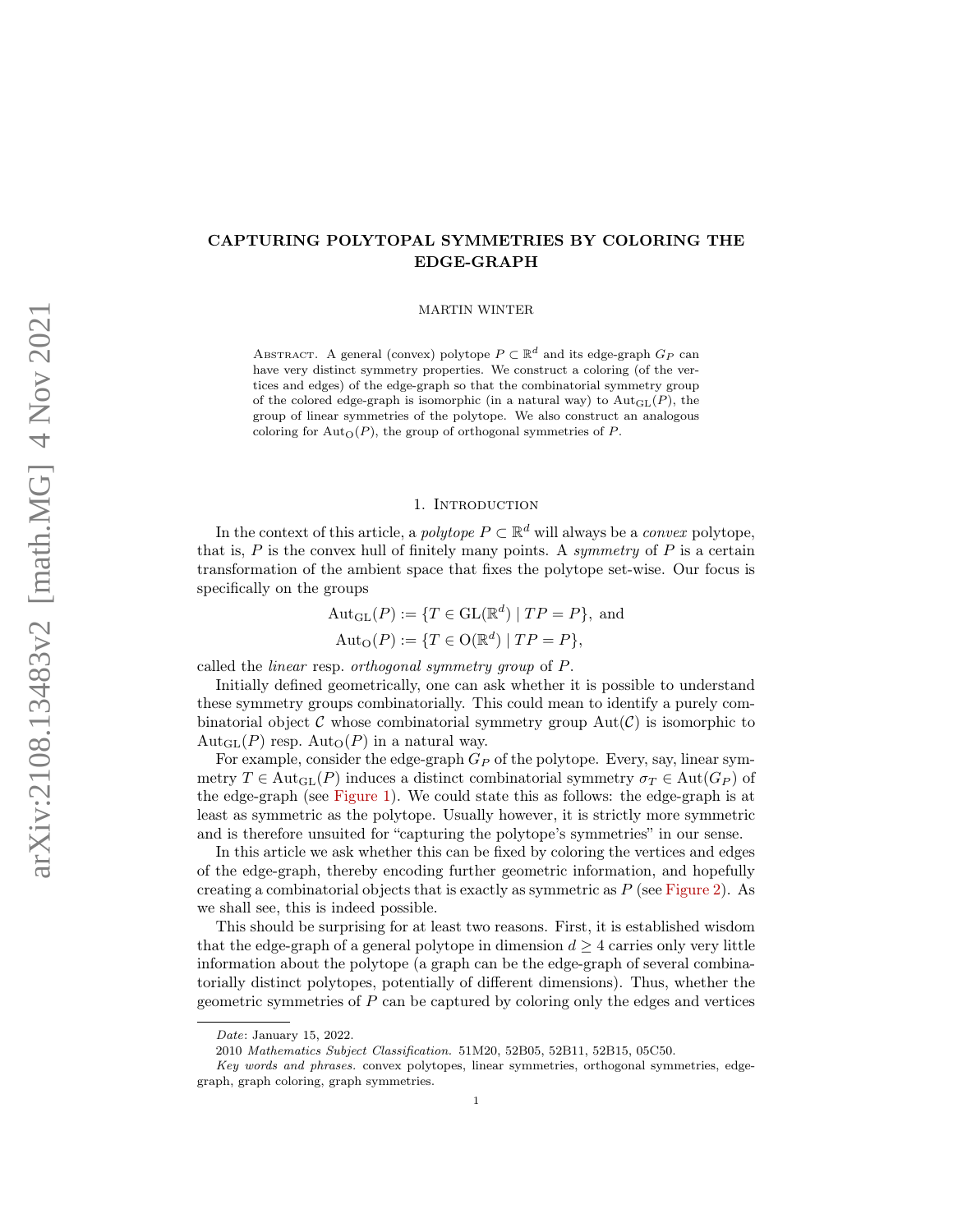

<span id="page-1-0"></span>Figure 1. The clockwise 120°-rotational symmetry of the hexagon permutes its vertices. This permutation correspond to a combinatorial symmetry  $\sigma = (135)(246)$  of the edge-graph. Not every combinatorial symmetry of  $G_P$  comes from such a geometric symmetry, e.g. (123456) ∈  $Aut(G_P)$ . The polygon is therefore strictly less symmetric than its edgegraph.

<span id="page-1-1"></span>

Figure 2. Various hexagons, and to each a coloring of its edge-graph that gives it "the same symmetries" as the polygon.

of P (instead of, say, also higher dimensional faces) should be at least controversial. Second, the same statement is actually wrong for more general geometric objects (such as graph embeddings, see [Example 6.5\)](#page-13-0). In fact, our proof for the existence of these colorings is based on a construction by Ivan Izmestiev [\[4\]](#page-14-0), which relies heavily on the convexity of P. Because of this, it is unclear whether our result generalizes to even some form of non-convex polytopes or polytopal complexes.

Our investigation is in part motivated from a result by Bremner et al. [\[3\]](#page-14-1): given a polytope  $P \subset \mathbb{R}^d$  with n vertices, the authors construct a coloring of the complete graph  $K_n$ , so that the symmetry group of the colored graph is isomorphic to  $\text{Aut}_{GL}(P)$  (resp.  $\text{Aut}_{O}(P)$ ; a more precise statement is given in [Section 2.1\)](#page-4-0). We can interpret this as follows: if we are allowed to color not only the vertices and edges of P, but also other pairs of vertices without a direct counterpart in the polytope's combinatorics, then "capturing the polytope's symmetries" is indeed possible. The major result of our article is then that coloring these "non-geometric edges" is not actually necessary.

We reiterate this introduction in a more formal manner.

1.1. Notation and setting. Throughout the text we let  $P \subset \mathbb{R}^d$  denote a convex polytope that is full-dimensional  $(i.e., not contained in any proper affine subspace$ of  $\mathbb{R}^d$  and contains the origin in its interior  $(i.e., 0 \in \text{int}(P)).$ 

By  $\mathcal{F}_{\delta}(P)$  we denote the set of  $\delta$ -dimensional faces of P. We assume a fixed enumeration  $v_1, ..., v_n \in \mathcal{F}_0(P)$  of the polytope's vertices. In particular, n will always denote the number of the vertices.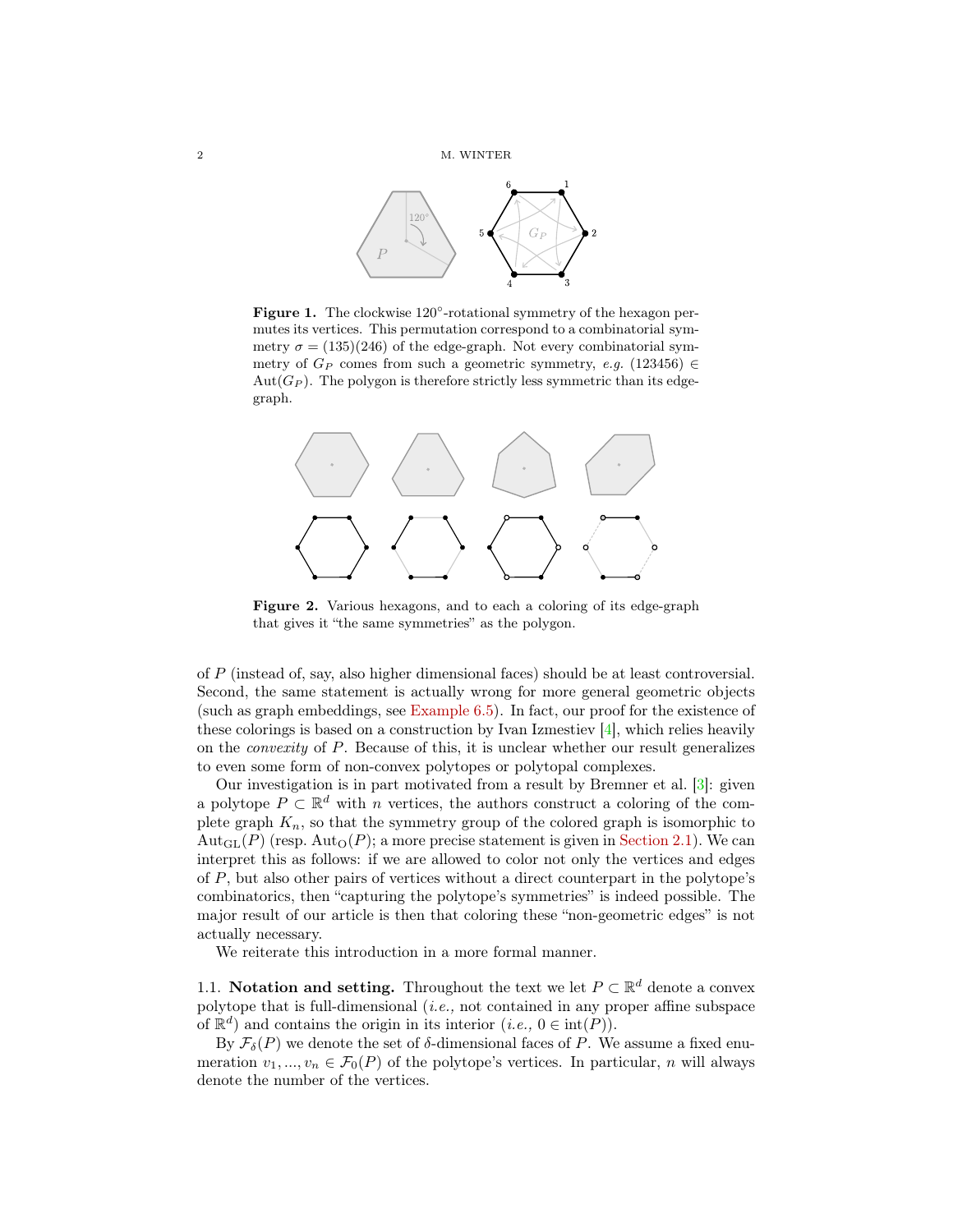The edge-graph of P is the finite simple graph  $G_P = (V, E)$  with vertex set  $V =$  $\{1, ..., n\}$  and edge set  $E \subseteq {V \choose 2}$ . We implicitly assume that  $i \in V$  corresponds to the vertex  $v_i \in \mathcal{F}_0(P)$ , and that  $ij \in E$  (short for  $\{i, j\} \in E$ ) if and only if conv $\{v_i, v_j\} \in E$  $\mathcal{F}_1(P)$ .

The (combinatorial) symmetry group of  $G_P^{-1}$  $G_P^{-1}$  $G_P^{-1}$  is defined as

$$
Aut(G_P) := \{ \sigma \in \text{Sym}(V) \mid ij \in E \Leftrightarrow \sigma(i)\sigma(j) \in E \} \subseteq \text{Sym}(V)^2,
$$

that is, the group of permutations of  $V$  that fix the edge set of  $G_P$ .

A coloring of  $G_P$  is a map  $\mathfrak{c}: V \cup E \to \mathfrak{C}$  (it assign colors to both, vertices and edges), where  $\mathfrak C$  denotes an abstract set of colors. The pair  $(G_P, c)$  is then a colored edge-graph and will be abbreviated by  $G_P^{\mathfrak{c}}$ . Its combinatorial symmetry group is

$$
Aut(G_P^{\mathfrak{c}}) := \left\{ \sigma \in Aut(G_P) \mid \begin{array}{l} \mathfrak{c}(i) = \mathfrak{c}(\sigma(i)) & \text{for all } i \in V \\ \mathfrak{c}(ij) = \mathfrak{c}(\sigma(i)\sigma(j)) & \text{for all } ij \in E \end{array} \right\}.
$$

If  $\sigma \in \text{Aut}(G_P^{\mathfrak{c}})$ , we also say that  $\sigma$  preserves the coloring  $\mathfrak{c}$ .

The colored adjacency matrix of  $G_P^{\mathfrak{c}}$  is the matrix  $A^{\mathfrak{c}} \in (\mathfrak{C} \cup \{0\})^{n \times n}$  with entries

$$
A_{ij}^{\mathfrak{c}} := \begin{cases} \mathfrak{c}(i) & \text{if } i = j \\ \mathfrak{c}(ij) & \text{if } ij \in E \\ 0 & \text{otherwise} \end{cases}.
$$

Clearly, a coloring is completely determined by the colored adjacency matrix, and we might occasionally use  $A^{\mathfrak{c}}$  to define a coloring.

A geometric symmetry  $T \in \text{Aut}_{GL}(P)$  of P maps vertices of P onto vertices of P and thus describes a permutation of the vertex set. Let  $\sigma_T \in \text{Sym}(V)$  be the permutation of the vertex set of the edge-graph that permutes its vertices in the same way as  $T$  permutes the vertices of  $P$ . Formally, that is

(1.1) 
$$
Tv_i = v_{\sigma_T(i)}, \text{ for all } i \in V.
$$

Since T also maps edges of P onto edges of P, also  $\sigma_T$  maps edges to edges, and so we see that  $\sigma_T$  is a symmetry of the edge-graph, *i.e.*,  $\sigma_T \in \text{Aut}(G_P)$ . The assignment  $T \mapsto \sigma_T$  then defines a group homomorphism  $\phi: \text{Aut}_{GL}(P) \to \text{Aut}(G_P)$  which we shall call the *natural group homomorphism* of the polytope  $P$ .

Since P is full-dimensional, its vertices contain a basis of  $\mathbb{R}^d$ , and it follows that φ must be *injective*. In general however, φ is not an isomorphism and  $Aut_{GL}(P) \ncong$ Aut( $G_P$ ), which is a formal way to say that the edge-graph  $G_P$  can have many more symmetries than the polytope.

Our approach for rectifying this is to assign a coloring  $\mathfrak{c}: V \cup E \to \mathfrak{C}$  to the edgegraph  $G_P$  with the hope that  $\text{Aut}_{\text{GL}}(P) \cong \text{Aut}(G_P^{\mathfrak{c}})$ . The natural candidate for the isomorphism between the groups is a colored version of the natural homomorphism:

(1.2) 
$$
\phi^{\mathfrak{c}}\colon \operatorname{Aut}_{\operatorname{GL}}(P)\to \operatorname{Aut}(G_P^{\mathfrak{c}}),\ T\mapsto \sigma_T
$$

For this to work as desired, we need to check two things:

• First,  $\phi^c$  needs to be well-defined. This is not the case for each coloring: one needs to check that for each  $T \in \text{Aut}_{GL}(P)$  the corresponding permutation  $\sigma_T$  is indeed a symmetry of  $G_P^{\mathfrak{c}}$  (that is, is in  $\mathrm{Aut}(G_P^{\mathfrak{c}})$ ). Intuitively, this

<span id="page-2-0"></span><sup>&</sup>lt;sup>1</sup>For convenience, notions like the symmetry group, colorings, the adjacency matrix, etc. are only introduced for the edge-graph, but it is understood that they apply to more general graphs as well.

<span id="page-2-1"></span> $^{2}$ Sym(V) denotes the *symmetric group*, *i.e.*, the group of permutations of the set V.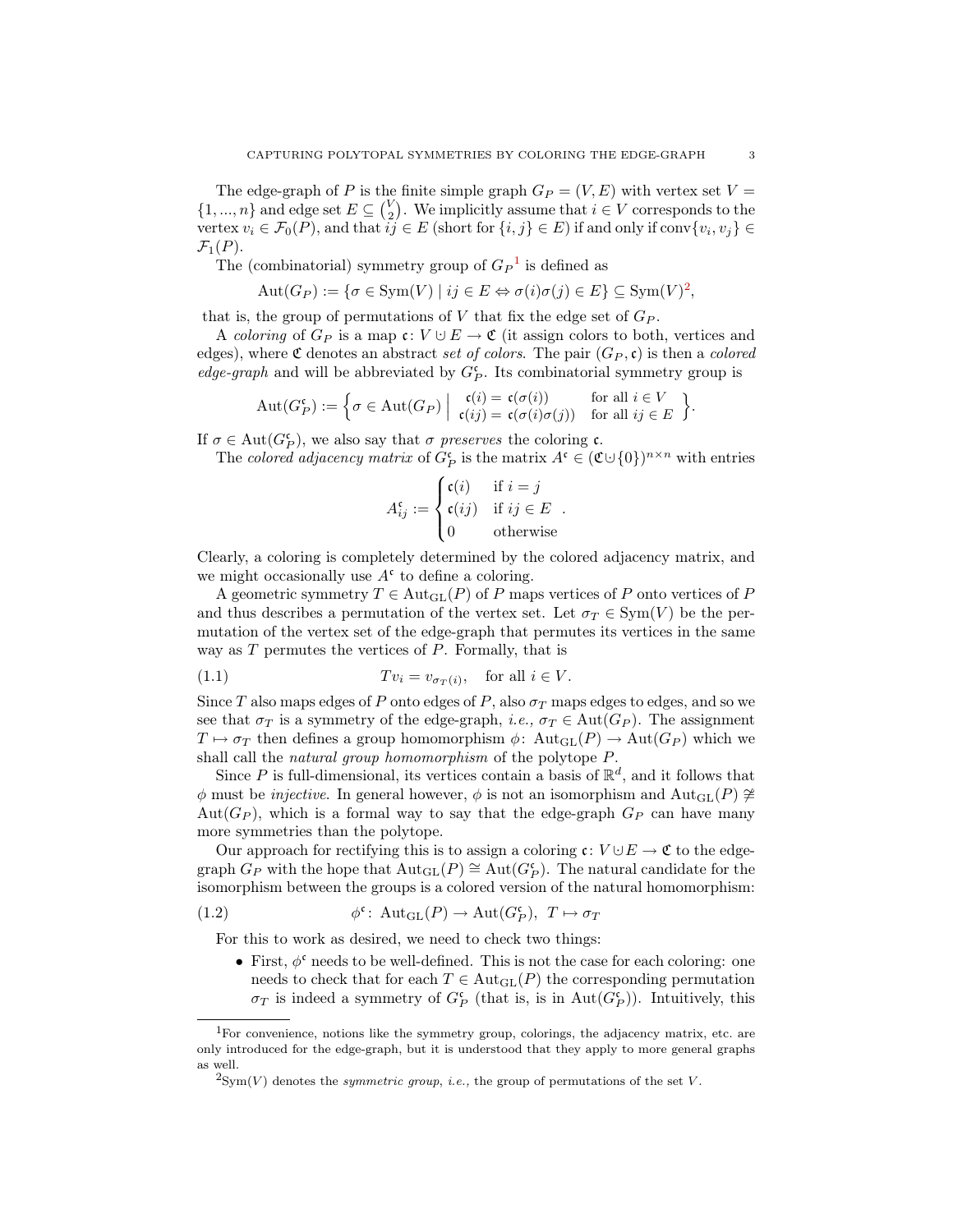amounts to checking that the edge-graph, even after coloring, is still at least as symmetric as P.

• Second,  $\phi^{\mathfrak{c}}$  must have an inverse. If so, then  $G_P^{\mathfrak{c}}$  is *exactly* as symmetric as P. Providing such an inverse will go as follows: for each  $\sigma \in \text{Aut}(G_P^{\mathfrak{c}})$  we need to construct a geometric symmetry  $T_{\sigma} \in \text{Aut}_{\text{GL}}(P)$  with

$$
T_{\sigma}v_i = v_{\sigma(i)},
$$
 for all  $i \in V$ .

Since P is full-dimensional, if  $T_{\sigma}$  exists then it is unique. The map  $\sigma \mapsto T_{\sigma}$ is then the desired inverse.

The discussion also applies verbatim to the orthogonal symmetry group  $\text{Aut}_{O}(P)$ , and we shall use the same notation  $\phi^{\mathfrak{e}}$ :  $\mathrm{Aut}_{\mathcal{O}}(P) \to \mathrm{Aut}(G_P^{\mathfrak{e}})$  to denote the natural homomorphism in this case.

With this in place, we can formalize "capturing symmetries":

**Definition 1.1.** A coloring  $c: V \cup E \to \mathfrak{C}$  of  $G_P$  is said to *capture the linear (resp.* orthogonal) symmetries of P if  $\text{Aut}(G_P^{\mathfrak{c}}) \cong \text{Aut}_{\text{GL}}(P)$  (resp.  $\text{Aut}(G_P^{\mathfrak{c}}) \cong \text{Aut}_{\mathcal{O}}(P)$ ), where the isomorphism is realized by the natural homomorphism  $\phi^{\mathfrak{c}}$ .

The main results of this article are explicit constructions for colorings that

- capture linear symmetries [\(Theorem 4.7\)](#page-10-0).
- capture orthogonal symmetries [\(Theorem 5.2\)](#page-11-0).

1.2. Overview. In [Section 2](#page-3-0) we introduce the metric coloring and the orbit coloring, two very natural candidates for capturing certain polytopal symmetries. In this section we do not yet show that either coloring capture linear or orthogonal symmetries, but we establish relevant properties used in the upcoming sections.

In [Section 3](#page-6-0) we derive a sufficient condition for a coloring of the form  $\mathfrak{c}: V \cup E \rightarrow$ R (the colors are real numbers) to capture linear symmetries. The criterion will be in terms of the eigenspaces of the (colored) adjacency matrix of the edge-graph. We shall call this the "linear algebra criterion".

In [Section 4](#page-8-0) we introduce the *Izmestiev coloring* (based on a construction by Ivan Izmestiev [\[4\]](#page-14-0)) and we show that it satisfies the "linear algebra criterion" from [Section 3.](#page-6-0) We thereby establish the existence of a first coloring that captures linear symmetries [\(Theorem 4.7\)](#page-10-0). As a corollary we find that the orbit coloring captures linear symmetries as well [\(Corollary 4.8\)](#page-10-1).

In [Section 5](#page-10-2) we show that a combination of the Izmestiev coloring and the metric coloring captures orthogonal symmetries [\(Theorem 5.2\)](#page-11-0).

# 2. Two useful colorings

<span id="page-3-0"></span>This section is preliminary, in that it introduce two natural colorings of the edgegraph, the metric coloring and the orbit coloring, without establishing either coloring as capturing polytopal symmetries. In fact, this is an open question for the metric coloring (see [Question 6.6\)](#page-13-1). The orbit coloring captures polytopal symmetries, but we are not able to show this right away. Both colorings will play a role in the upcoming sections.

[Figure 3](#page-4-1) shows a polygon and its edge-graph with either coloring applied.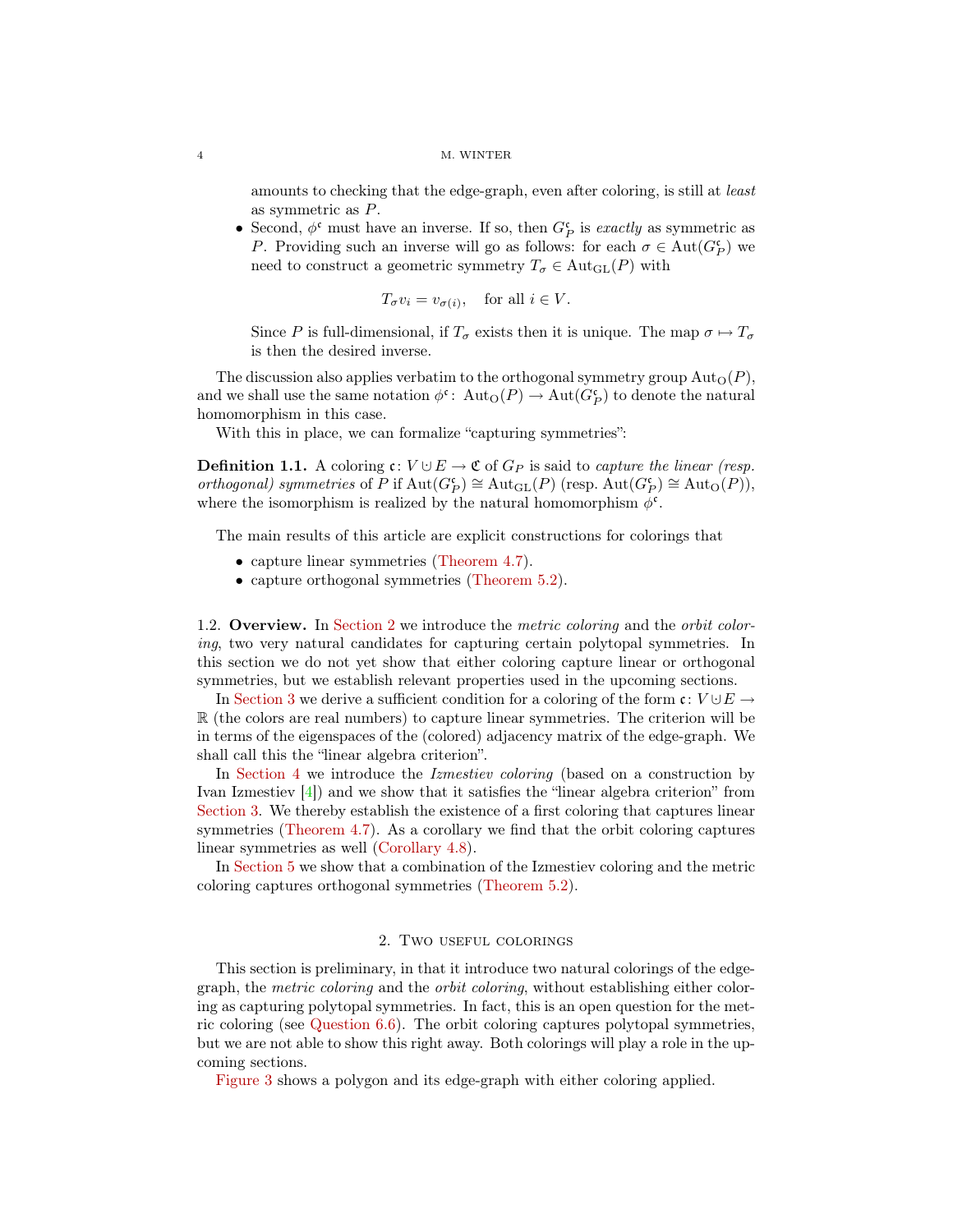<span id="page-4-1"></span>

Figure 3. A hexagon and its edge-graph colored with the metric coloring (middle, [Section 2.1\)](#page-4-0) resp. the orbit coloring (right, [Section 2.2\)](#page-5-0).

<span id="page-4-0"></span>2.1. The metric coloring. Our first coloring is motivated from the previously mentioned construction of Bremner et al.  $[3]$  – a coloring of the complete graph  $K_n$  that "captures orthogonal symmetries". In our notation their result reads as follows:

<span id="page-4-5"></span>**Theorem 2.1** ([\[3,](#page-14-1) Theorem 2]<sup>[3](#page-4-2)</sup>). Given a polytope  $P \subset \mathbb{R}^d$  with vertex set  $\mathcal{F}_0(P) =$  $\{v_1, ..., v_n\}$ . Consider the coloring c on the complete graph  $K_n$  with

$$
\begin{aligned}\n\mathfrak{c}(i) &:= \|v_i\|^2, & \text{for all } i \in \{1, \dots, n\}, \\
\mathfrak{c}(ij) &:= \langle v_i, v_j \rangle, & \text{for all distinct } i, j \in \{1, \dots, n\}.\n\end{aligned}
$$

Then  $\text{Aut}(K_n^{\mathfrak{c}}) \cong \text{Aut}_{\mathcal{O}}(P)$ .

The strength of this result lies in its immediate applicability: constructing this "complete metric coloring" requires no knowledge of the edge-graph (which is usually hard to come by), but only the vertex coordinates of  $P<sup>4</sup>$  $P<sup>4</sup>$  $P<sup>4</sup>$ . In practice, this is probably the best tool for an explicit computation of  $\text{Aut}_{\Omega}(P)$ .

From a theoretical and aesthetic perspective however, this construction has the flaw of containing massively redundant data and stepping outside the combinatorial structure of the polytope (we assign color to vertex-pairs that are not edges of the polytope). Naturally, we can ask whether one can get away with coloring fewer of these "non-edges", ideally only the actual edges of the edge-graph.

Based on this hope, we define the following:

<span id="page-4-6"></span>**Definition 2.2.** The *metric coloring* of  $G_P$  is the coloring  $\mathfrak{m}: V \cup E \to \mathbb{R}^5$  $\mathfrak{m}: V \cup E \to \mathbb{R}^5$  with

| $\mathfrak{m}(i) :=   v_i  ^2,$                 | for all $i \in V$ ,  |
|-------------------------------------------------|----------------------|
| $\mathfrak{m}(ij) := \langle v_i, v_j \rangle,$ | for all $ij \in E$ . |

Whether the metric coloring captures orthogonal symmetries is an open question (see also [Question 6.6\)](#page-13-1). Our reason for introducing it anyway is that in [Section 5](#page-10-2) the metric coloring will be one ingredient to a coloring that indeed captures orthogonal symmetries.

We close this section with another formulation of [Theorem 2.1](#page-4-5) that also allows for capturing linear symmetries (in fact, this is closer to the original formulation in [\[3\]](#page-14-1)). Note that the complete metric coloring of  $K_n$  in [Theorem 2.1](#page-4-5) can also be described

<span id="page-4-2"></span> $3$ This result is primarily based on [\[2,](#page-14-2) Proposition 3.1], but we found that its first explicit formulation is in [\[3\]](#page-14-1)

<span id="page-4-3"></span><sup>&</sup>lt;sup>4</sup>If P is given in  $H$ -representation, one can apply [Theorem 2.1](#page-4-5) to compute the orthogonal symmetry group of the dual polytope  $P^{\circ}$ , which is identical to  $\text{Aut}_{O}(P)$  as a matrix group.

<span id="page-4-4"></span> ${}^{5}A$  coloring whose colors are real numbers is still a *purely combinatorial objects*. These numbers are just used for a concise definition and could be replaced by any other finite set of distinguishable values. The only information used from the coloring (in the form of the combinatorial symmetry group of the colored graph) is whether two vertices/edges receive the same or a different color.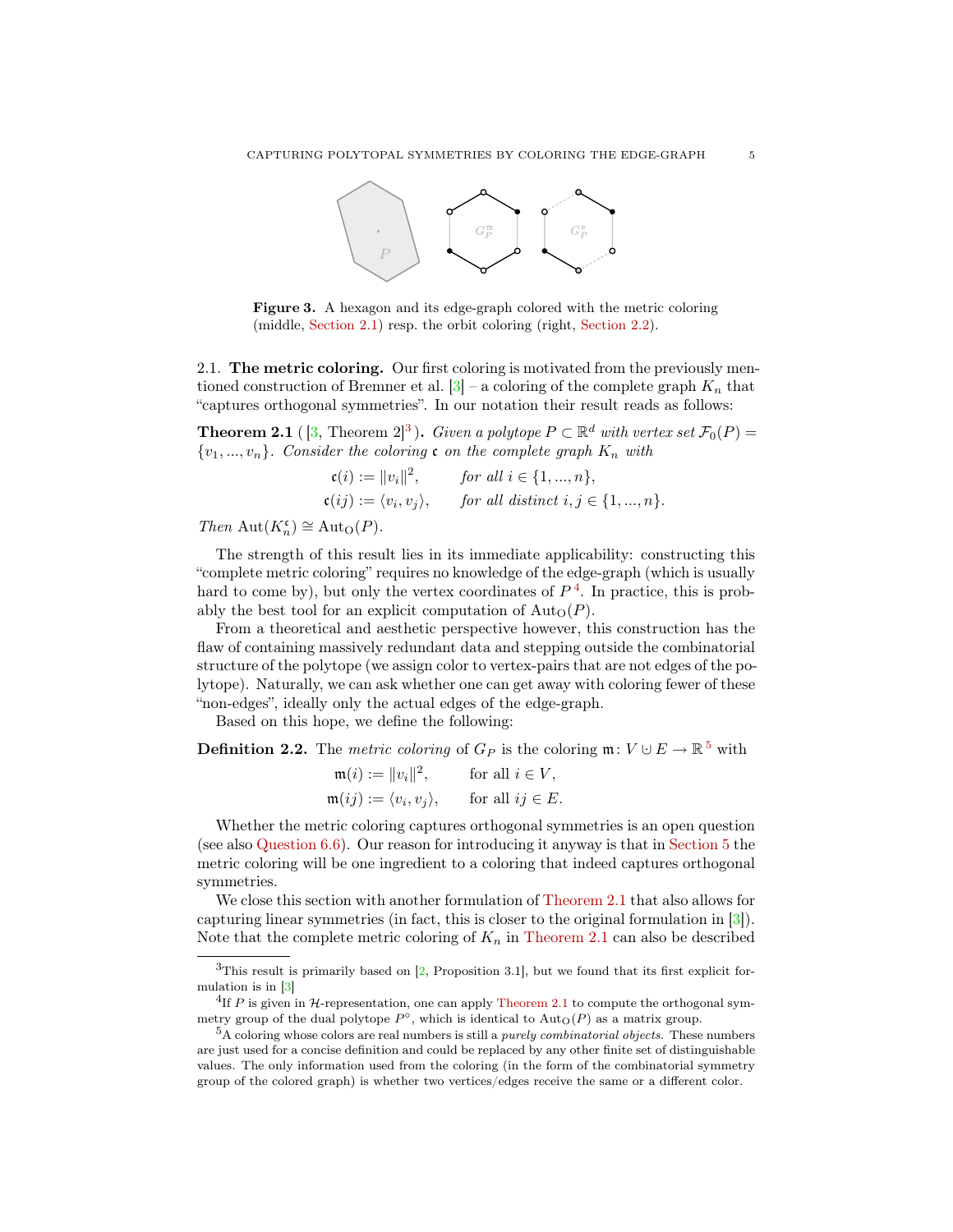### 6 M. WINTER

by its colored adjacency matrix  $A^{\mathfrak{c}} = \Phi^{\top} \Phi$ , where  $\Phi := (v_1, ..., v_n) \in \mathbb{R}^{d \times n}$  is the matrix in which the vertex coordinates of  $P$  appear as columns.

<span id="page-5-3"></span>**Theorem 2.3** (Another formulation of  $[3,$  Theorem 2]). Let c be a coloring of the complete graph  $K_n$  with colored adjacency matrix  $A^{\mathfrak{c}}$ :

- (i) if  $A^{\mathfrak{c}} = \Phi^{\top} \Phi$ , then  $\mathrm{Aut}(K_n^{\mathfrak{c}}) \cong \mathrm{Aut}_O(P)$  (this is exactly [Theorem 2.1\)](#page-4-5).
- (*ii*) *if*  $A^c = \Phi^{\dagger} \Phi^{\hat{6}}$  $A^c = \Phi^{\dagger} \Phi^{\hat{6}}$  $A^c = \Phi^{\dagger} \Phi^{\hat{6}}$ , then  $\text{Aut}(K_n^c) \cong \text{Aut}_{\text{GL}}(P)$ .

A proof for part (ii) will also follow from the theory developed in [Section 3](#page-6-0) (see [Remark 3.2\)](#page-7-0)

<span id="page-5-0"></span>2.2. The orbit coloring. The next coloring is motivated from the following consideration: suppose that we are given two vertices  $v_i, v_j \in \mathcal{F}_0(P)$  in the same orbit w.r.t. Aut<sub>GL</sub>(P), which just means that there is a  $T \in \text{Aut}_{GL}(P)$  with  $Tv_i = v_i$ . The corresponding combinatorial symmetry  $\sigma_T \in \text{Aut}(G_P)$  satisfies  $\sigma_T(i) = j$ . If now c:  $V \cup E \to \mathfrak{C}$  is a coloring that captures linear symmetries, then  $\sigma_T$  preserves the coloring c and we have  $c(j) = c(\sigma_T(i)) = c(i)$ . We can summarize this as follows: if c is supposed to capture linear symmetries, then vertices in the same  $Aut_{GL}(P)$ -orbit of P must have the same color in  $G_P^c$ . With an analogous argument we see that the same holds for edges.

Having identified this first necessary condition for capturing symmetries, we can consider the "simplest" coloring that follows this idea:

<span id="page-5-2"></span>**Definition 2.4.** The *(linear)* orbit coloring  $\mathfrak{o}$  of  $G_P$  assigns the same color to vertices (resp. edges) of  $G_P$  if and only if the corresponding vertices (resp. edges) of P are in the same  $\text{Aut}_{\text{GL}}(P)$ -orbit.

An analogous coloring can be defined for orthogonal symmetries, which we shall call the *orthogonal orbit coloring* of  $G_P$ , still denoted by  $\mathfrak{o}$ . For the sake of conciseness, this section only discusses the (linear) orbit coloring, but all statements carry over to the orthogonal version in the obvious way.

As we shall learn in [Section 4](#page-8-0) (see [Corollary 4.8\)](#page-10-1), the orbit coloring indeed captures linear symmetries. However, this is surprisingly hard to show directly. In fact, our eventual proof of this will "just" use the following:

<span id="page-5-4"></span>Lemma 2.5. If there is any coloring that captures linear symmetries, then so does the orbit coloring o.

*Proof.* Suppose that c is a coloring that captures linear symmetries, in particular,  $\phi^c$ is an isomorphism. Our proof that  $\mathfrak o$  captures linear symmetries as well is based on two simple observations:

- (*i*) the natural homomorphism  $\phi^{\mathfrak{o}}$  is well-defined (that is,  $G_P^{\mathfrak{o}}$  is at least as sym-
- metric as  $P$ ), and
- $(ii)$   $Aut(G_P^{\circ}) \subseteq Aut(G_P^{\circ}).$

Showing either is straight-forwarded, but for the sake of completeness, both proofs are included below. Now, presupposing both, we can write down the following chain of groups in which the first and the last group are the same:

$$
\mathrm{Aut}(G_P^{\mathfrak{c}}) \xrightarrow{(\phi^{\mathfrak{c}})^{-1}} \mathrm{Aut}_{\mathrm{GL}}(P) \xrightarrow{\phi^{\mathfrak{o}}} \mathrm{Aut}(G_P^{\mathfrak{o}}) \xrightarrow{(ii)} \mathrm{Aut}(G_P^{\mathfrak{c}}) .
$$

<span id="page-5-1"></span> $6\Phi^{\dagger} \in \mathbb{R}^{n \times d}$  denotes the *Moore-Penrose pseudo inverse* of  $\Phi$ , that is,  $\Phi \Phi^{\dagger} = \text{Id}_{d}$ .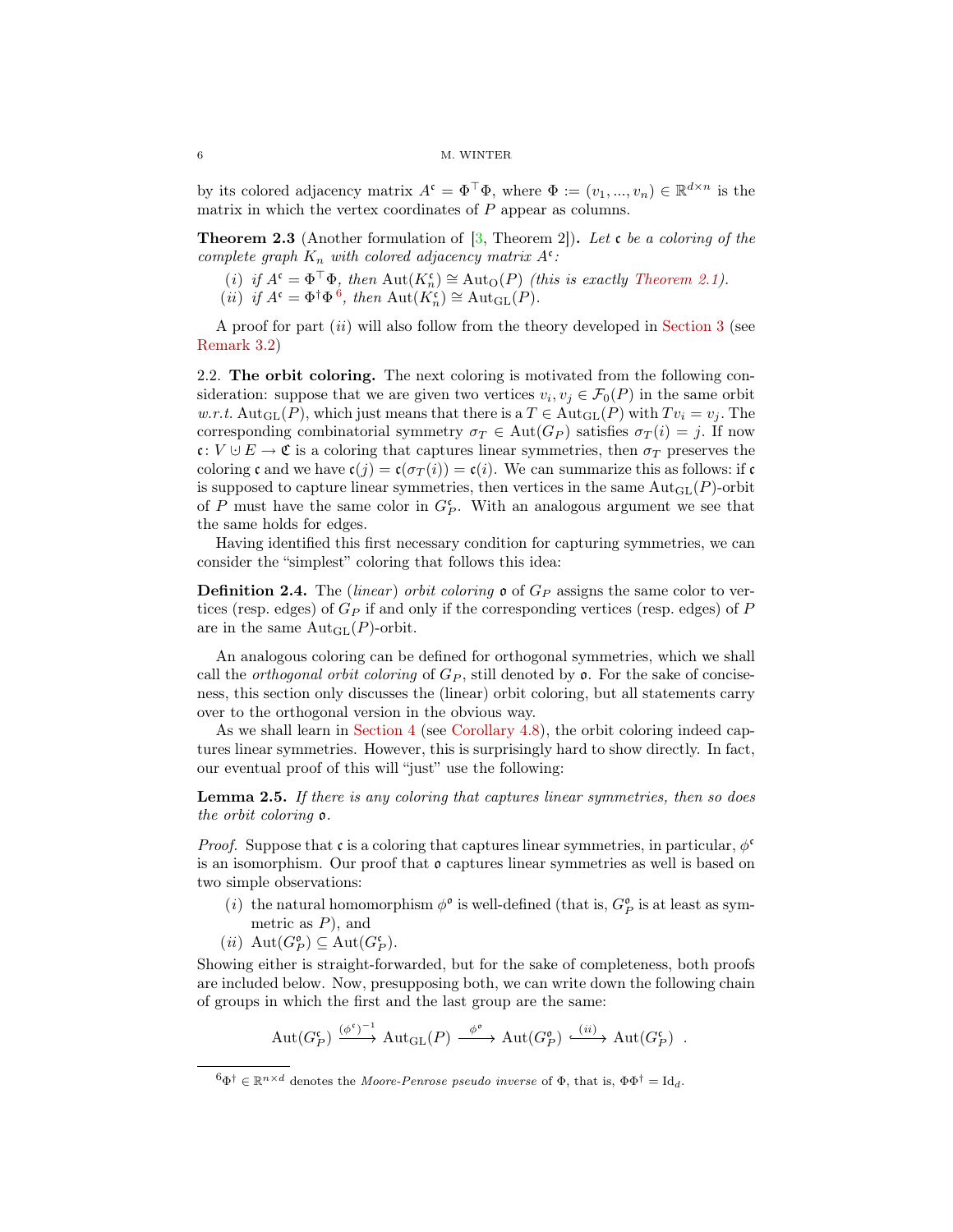Since all maps are injective, and the groups are finite, all maps must actually be isomorphisms. Thus,  $\phi^{\circ}$  is an isomorphism and  $\mathfrak{o}$  captures linear symmetries. This concludes the proof, and it remains to verify  $(i)$  and  $(ii)$ .

Proof of (*i*): let  $T \in \text{Aut}_{\text{GL}}(P)$  be a linear symmetry of P with corresponding combinatorial symmetry  $\sigma_T \in \text{Aut}(G_P)$ . We need to show that  $\sigma_T \in \text{Aut}(G_P^{\circ})$ . For this, we observe that for each  $i \in V$  the vertices  $v_i$  and  $v_{\sigma_T(i)} = Tv_i$  belong to the same Aut<sub>GL</sub>(P)-orbit of P. By the definition of the orbit coloring, i and  $\sigma_T(i)$  have then the same color in  $G_P^{\mathfrak{o}}$ . Thus,  $\sigma_T$  preserves the vertex colors of  $\mathfrak{o}$ . Analogously, one shows that  $\sigma_T$  preserves edge colors. Thus,  $\sigma_T \in \text{Aut}(G_P^{\mathfrak{o}})$ .

Proof of (*ii*): let  $\sigma \in Aut(G_P^{\mathfrak{o}})$  be a permutation that preserves the orbit coloring. We need to show  $\sigma \in \text{Aut}(G_P^{\mathfrak{c}})$ . For this, we observe that for all  $i \in V$  the vertices i and  $\sigma(i)$  have the same color in  $G_P^{\mathfrak{o}}$ , which just means (by [Definition 2.4\)](#page-5-2) that  $v_i, v_{\sigma(i)} \in \mathcal{F}_0(P)$  are in the same  $\text{Aut}_{\text{GL}}(P)$ -orbit of P. Repeating the argument of the introductory paragraph to this section we see that  $\mathfrak{c}(i) = \mathfrak{c}(\sigma(i))$ . An analogous argument holds for edges. In other words,  $\sigma$  preserves the coloring c, and hence  $\sigma \in \mathrm{Aut}(G_P^{\mathfrak{c}})$ ).

### 3. A linear algebra condition for capturing symmetries

<span id="page-6-0"></span>For this section, fix a coloring  $\mathfrak{c} \colon V \cup E \to \mathfrak{C}$  for which  $G_P^{\mathfrak{c}}$  is at least as symmetric as P. Then  $\phi^{\mathfrak{c}}$ :  $Aut_{GL}(P) \to Aut(G_P^{\mathfrak{c}})$  is well-defined. The goal of this section is to derive a sufficient criterion for  $\mathfrak c$  to capture linear symmetries.

Recall that this amounts to showing that  $\phi^{\mathfrak{c}}$  is an isomorphism. In other words, the desired criterion must ensure that for each  $\sigma \in Aut(G_P^{\mathfrak{c}})$  we can find a linear symmetry  $T_{\sigma} \in \text{Aut}_{\text{GL}}(P)$  with

(3.1) 
$$
T_{\sigma}v_i = v_{\sigma(i)}, \text{ for all } i \in V.
$$

Let us investigate the difficulties in constructing these transformations.

First, note that we can express  $(3.1)$  for all  $i \in V$  simultaneously by rewriting it into a single matrix equation as follows:

<span id="page-6-3"></span><span id="page-6-1"></span>
$$
T_{\sigma}(v_1, ..., v_n) = (v_{\sigma(1)}, ..., v_{\sigma(n)}) = (v_1, ..., v_n) \Pi_{\sigma},
$$

where  $\Pi_{\sigma} \in \text{Perm}(n)$  denotes the corresponding permutation matrix<sup>[7](#page-6-2)</sup>. If we define  $\Phi := (v_1, ..., v_n) \in \mathbb{R}^{d \times n}$  as the matrix in which the polytope's vertices  $v_i$  appear as columns, this further compactifies to

$$
(3.2) \t\t T_{\sigma} \Phi = \Phi \Pi_{\sigma}.
$$

This equation will be our benchmark: every ansatz for how to define the transformations  $T_{\sigma}$  must satisfy [\(3.2\),](#page-6-3) which is then also sufficient.

Now, if  $\Phi$  were invertible, we could just solve [\(3.2\)](#page-6-3) for  $T_{\sigma}$ , satisfying (3.2) "by force". However,  $\Phi \in \mathbb{R}^{d \times n}$  is not a square matrix (since P is full-dimensional, we have  $n \geq d+1$ ). Instead, one naive hope to still "solve for  $T_{\sigma}$ " is to use the *Moore*-Penrose pseudo inverse of  $\Phi$ : the unique matrix  $\Phi^{\dagger} \in \mathbb{R}^{n \times d}$  with  $\Phi \Phi^{\dagger} = \text{Id}_{d}$  (the rows of  $\Phi^{\dagger}$  form a dual basis to the columns of  $\Phi$ ). And so we make the following ansatz:

(3.3) 
$$
T_{\sigma} := \Phi \Pi_{\sigma} \Phi^{\dagger}
$$

<span id="page-6-4"></span>.

<span id="page-6-2"></span><sup>&</sup>lt;sup>7</sup>We chose to define  $\Pi_{\sigma}$  so that on multiplication from *left* it permutes the rows as prescribed by  $\sigma$ . We emphasize that this, counter-intuitively, means  $(\Pi_{\sigma} v)_i = v_{\sigma^{-1}(i)}$  for a vector  $v \in \mathbb{R}^n$ .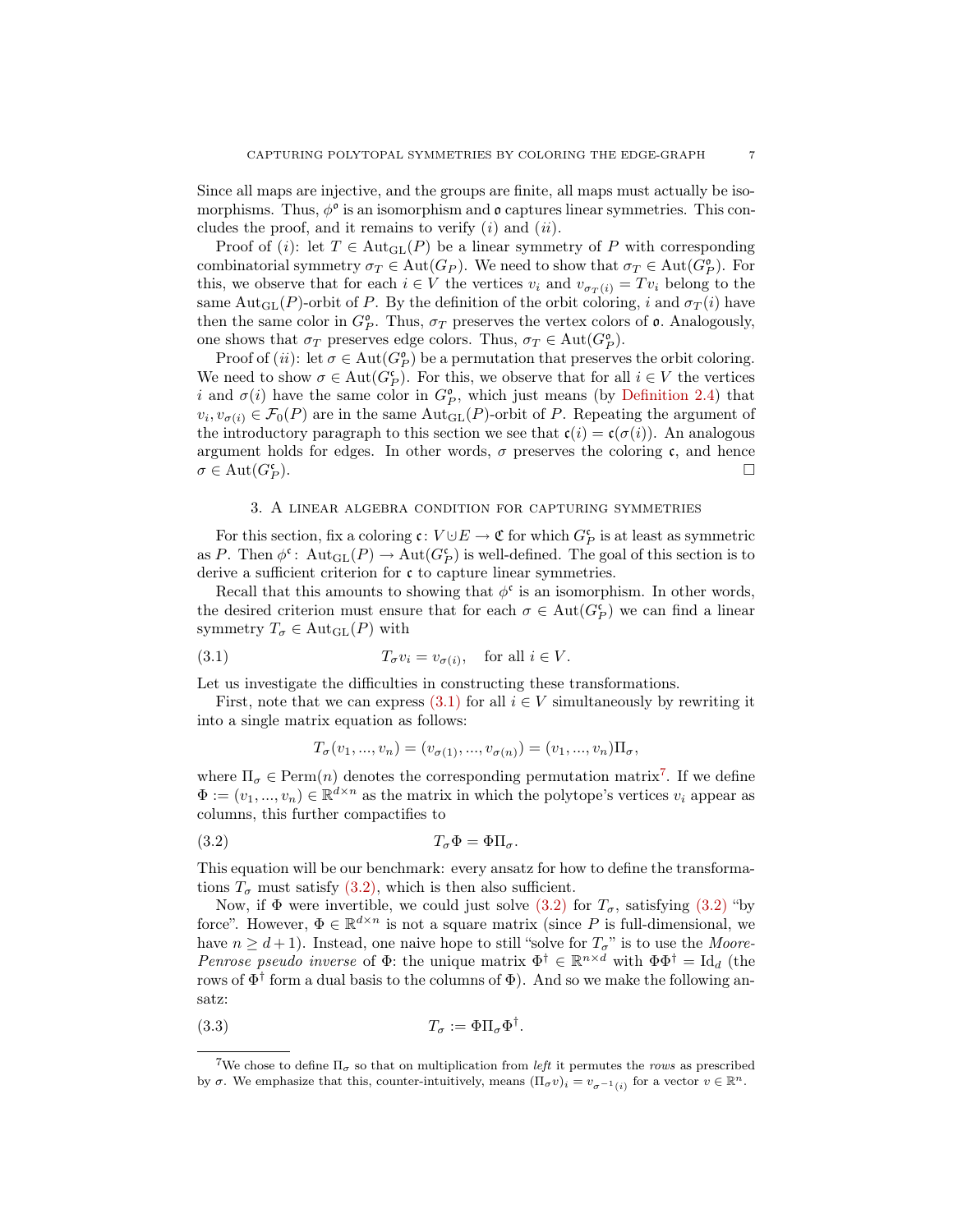It remains to investigate under which conditions this ansatz satisfies [\(3.2\).](#page-6-3) We compute

<span id="page-7-1"></span>(3.4) 
$$
T_{\sigma} \Phi \stackrel{(3.3)}{=} \Phi \Pi_{\sigma} \Phi^{\dagger} \Phi = \Phi \Pi_{\sigma} \pi_U,
$$

where  $\pi_U := \Phi^{\dagger} \Phi$  is the orthogonal projector onto the subspace  $U := \text{span } \Phi^{\dagger} \subseteq \mathbb{R}^n$ . Apparently, to arrive at [\(3.2\),](#page-6-3) we would need to get rid of the projector  $\pi_U$  on the right side of [\(3.4\).](#page-7-1) And so we see that one possible sufficient criterion for our construction of the  $T_{\sigma}$  to work (and thus, for c to capture linear symmetries) would be  $\Phi\Pi_{\sigma}\pi_U = \Phi\Pi_{\sigma}$  for all  $\sigma \in \text{Aut}(G_P^{\mathfrak{c}})$ .

This is still a rather cumbersome criterion to apply. The main result of this section is then to reformulate this in terms of the adjacency matrix of  $G_P^{\mathfrak{c}}$ .

<span id="page-7-2"></span>**Theorem 3.1.** Let  $\mathfrak{c}: V \cup E \to \mathbb{R}$  be a coloring of the edge-graph  $G_P$  so that  $G_P^{\mathfrak{c}}$  is at least as symmetric as P. If  $U := \text{span } \Phi^{\dagger}$  is an eigenspace of the colored adjacency matrix  $A^c$ , then c captures the linear symmetries of P.

*Proof.* Fix a combinatorial symmetry  $\sigma \in \text{Aut}(G_P^{\mathfrak{c}})$ .

We use the following well-known (and easy to verify) property of the colored adjacency matrix: if  $\sigma \in \text{Aut}(G_P^{\mathfrak{c}})$ , then

$$
\Pi_{\sigma} A^{\mathfrak{c}} = A^{\mathfrak{c}} \Pi_{\sigma}.
$$

Now, if  $A^{\mathfrak{c}}$  and  $\Pi_{\sigma}$  commute, then the eigenspaces of  $A^{\mathfrak{c}}$  (including U) are *invariant* subspaces of  $\Pi_{\sigma}$ , i.e.,  $\Pi_{\sigma}U = U$ . Equivalently,  $\Pi_{\sigma}$  commutes with the projector  $\pi_U$ . This suffices to show that the map  $T_{\sigma} := \Phi \Pi_{\sigma} \Phi^{\dagger}$  satisfies [\(3.2\):](#page-6-3)

$$
T_\sigma \Phi = \Phi \Pi_\sigma \Phi^\dagger \Phi = \Phi \Pi_\sigma \pi_U = \Phi \pi_U \Pi_\sigma = \Phi (\Phi^\dagger \Phi) \Pi_\sigma = \overbrace{(\Phi \Phi^\dagger)}^{\mathrm{Id}_d} \Phi \Pi_\sigma = \Phi \Pi_\sigma.
$$

Therefore, the map  $\sigma \mapsto T_{\sigma}$  defines the desired inverse of  $\phi^{\mathfrak{c}}$ , and  $\mathfrak{c}$  captures the linear symmetries of  $P$ .

It might not be immediately obvious how [Theorem 3.1](#page-7-2) is a helpful reformulation of the problem. To apply it we need to construct a matrix  $A^c$  with two very special properties: first,  $A^c$  must be a (colored) adjacency matrix of the edge-graph  $G_P$ , that is, it must have non-zero entries only where  $G_P$  has edges. Second, we need to ensure that  $A^c$  has U as an eigenspace. It is not even clear that these two conditions are compatible.

<span id="page-7-0"></span>**Remark 3.2.** Consider the "obvious" matrix  $A^c$  with eigenspace  $U := \text{span } \Phi^{\dagger}$ :

$$
A^{\mathfrak{c}} := \Phi^{\dagger} \Phi.
$$

Of course, this matrix has most likely no zero-entries and is therefore not a colored adjacency matrix of  $G_P$  (except if  $G_P$  is the complete graphs). However, it is exactly the colored adjacency matrix of the complete metric coloring as discussed in Theorem  $2.3$   $(ii)$ .

As it turns out, the proof of [Theorem 3.1](#page-7-2) makes no use of the fact that the coloring c is defined on the edge-graph. In fact, we can apply it to the complete graph  $K_n^{\mathfrak{c}}$ with colored adjacency matrix  $A<sup>c</sup>$ . In this way, the "linear algebra criterion" pro-vides an alternative proof of [Theorem 2.3](#page-5-3)  $(ii)$ .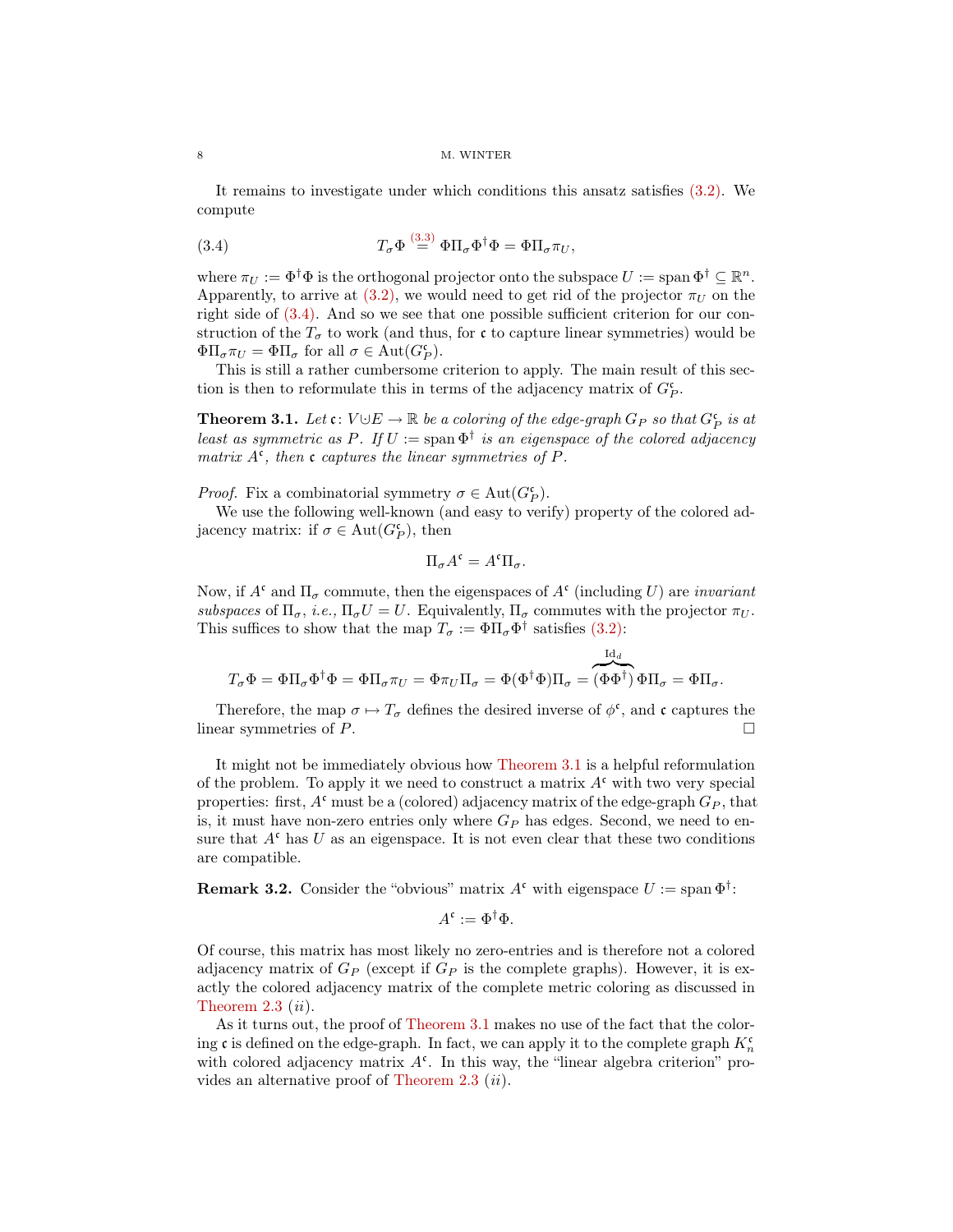# 4. The Izmestiev coloring

<span id="page-8-0"></span>In this section we introduce a coloring of  $G_P$  which satisfies the "linear algebra condition" [Theorem 3.1.](#page-7-2) This coloring is based on a construction by Ivan Izmestiev [\[4\]](#page-14-0) and we shall call it the Izmestiev coloring.

The coloring is built in a quite unintuitive way. First, we need to recall that for a polytope P with  $0 \in \text{int}(P)$  the polar dual  $P^{\circ}$  is defined as

$$
P^{\circ} := \{ x \in \mathbb{R}^d \mid \langle x, v_i \rangle \le 1 \text{ for all } i \in V \}.
$$

We generalize this notion: for a vector  $c = (c_1, ..., c_n) \in \mathbb{R}^n$  let

 $(4.1)$  $\mathcal{C}(c) := \{x \in \mathbb{R}^d \mid \langle x, v_i \rangle \leq c_i \text{ for all } i \in V\}.$ 

<span id="page-8-1"></span>Then  $P^{\circ}(1,...,1) = P^{\circ}$  and  $P^{\circ}(c)$  is obtained from  $P^{\circ}$  by shifting facets along their normal vectors (see [Figure 4\)](#page-8-1).



**Figure 4.** Several instances of the generalized dual  $P^{\circ}(c)$  of the cube (the usual polar dual of the cube is the regular octahedron; the second from the left). The polytopes differ by a single facet-defining plane being shifted along its normal vector.

In the following,  $vol(C)$  denotes the *relative volume* (relative to the affine hull of C) of a compact convex set  $C \subset \mathbb{R}^d$ .

<span id="page-8-2"></span>**Theorem 4.1** (Izmestiev [\[4\]](#page-14-0), Theorem 2.4). For a polytope  $P \subset \mathbb{R}^d$  with  $0 \in \text{int}(P)$ consider the matrix  $M \in \mathbb{R}^{n \times n}$  (which we shall call the <u>Izmestiev matrix</u> of P) with components

$$
M_{ij} := \frac{\partial^2 \operatorname{vol}(P^{\circ}(c))}{\partial c_i \partial c_j} \Big|_{c=(1,...,1)}.
$$

(in particular, vol $(P^{\circ}(c))$  is two times continuously differentiable in c). M then has the following properties:

- (i)  $M_{ij} < 0$  whenever  $ij \in E$ .
- (ii)  $M_{ij} = 0$  whenever ij  $\notin E$  and  $i \neq j$ .
- $(iii)$  M has a unique negative eigenvalue of multiplicity one.
- $(iv)$   $M\Phi^{\top} = 0$ , where  $\Phi = (v_1, ..., v_n) \in \mathbb{R}^{d \times n}$  is the matrix introduced in [\(3.2\)](#page-6-3).  $(v)$  dim ker  $M = d$ .

**Remark 4.2.** In the words of [\[4\]](#page-14-0), the matrix M constructed in [Theorem 4.1](#page-8-2) is a Colin de Verdière matrix of the edge-graph, that is, a matrix satisfying a certain list of properties, including  $(i)$ ,  $(ii)$  and  $(iii)$  and the so-called *strong Arnold property* (for details, see *e.g.*  $|6|$ ).

Among the Colin de Verdière matrices, one usually cares about the ones with the largest possible kernel. The dimension of this largest kernel is known as the Colin de Verdière graph invariant  $\mu(G_P)$  [\[6\]](#page-14-3), and [Theorem 4.1](#page-8-2) (v) then shows that  $\mu(G_P) \geq$ d. This is not too surprising and was known before. However, the result of Izmestiev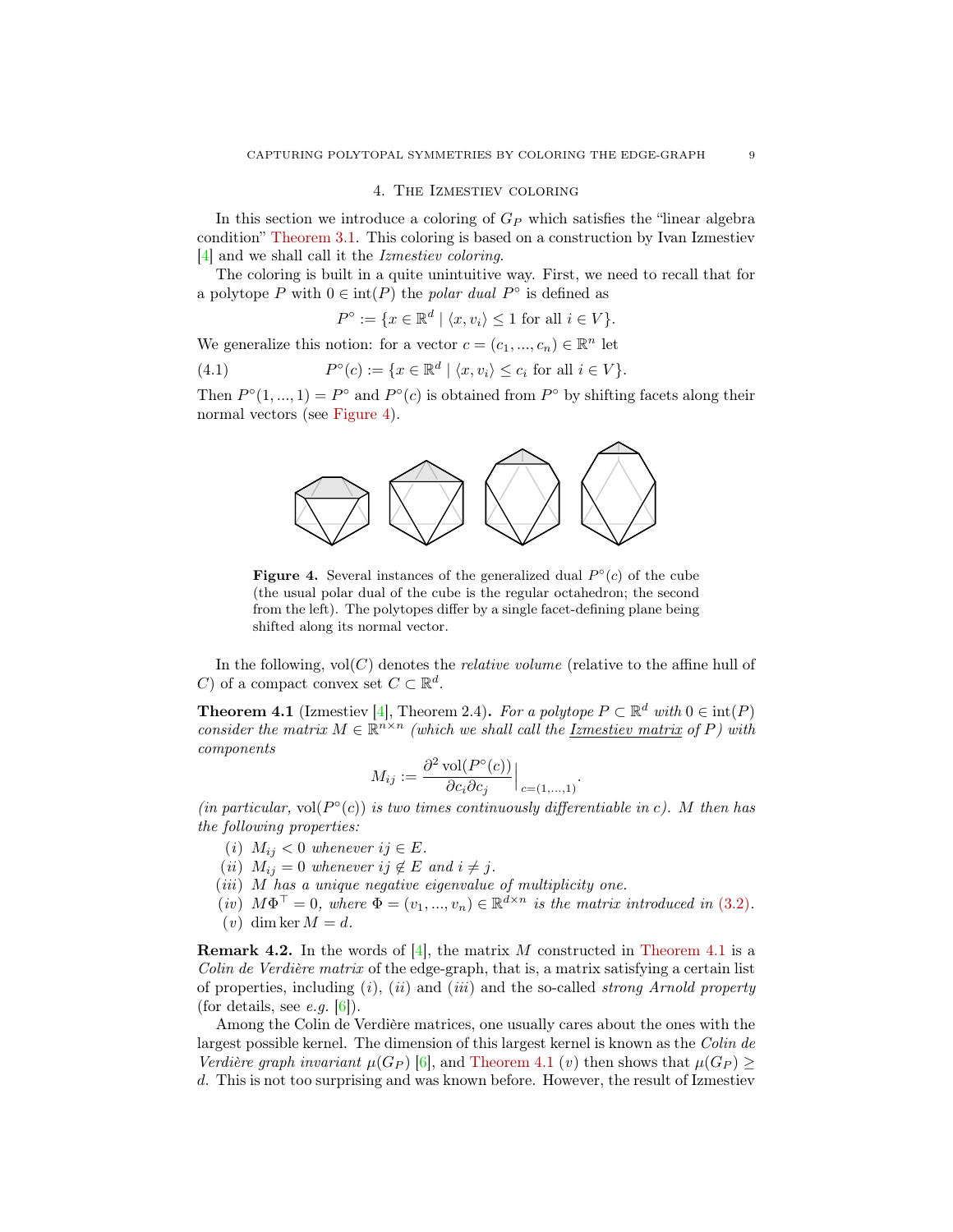is remarkable for a different reason: it shows that there is a Colin de Verdière matrix whose kernel has dimension *exactly d* (property  $(v)$ ) and that is compatible with the geometry of  $P$  (property  $(iv)$ ).

**Remark 4.3.** Izmestiev also shows that the matrix  $M$  can be expressed in terms of simple geometric properties of the polytope: for  $ij \in E$  let  $f_{ij} \in \mathcal{F}_{d-2}(P^{\circ})$  be the *dual face* to the edge conv $\{v_i, v_j\} \in \mathcal{F}_1(P)$ . Then

(4.2) 
$$
M_{ij} = -\frac{\text{vol}(f_{ij})}{\|v_i\| \|v_j\| \sin \angle(v_i, v_j)}.
$$

**Definition 4.4.** The Izmestiev coloring  $\mathfrak{I}: V \cup E \to \mathbb{R}$  of  $G_P$  is defined by

$$
\mathfrak{I}(i) := M_{ii}, \quad \text{for all } i \in V,
$$
  

$$
\mathfrak{I}(ij) := M_{ij}, \quad \text{for all } ij \in E,
$$

where  $M \in \mathbb{R}^{n \times n}$  is the Izmestiev matrix of P.

<span id="page-9-3"></span>**Observation 4.5.** Since  $M_{ij} = 0$  whenever  $ij \notin E$  and  $i \neq j$  (by [Theorem 4.1](#page-8-2) (ii)), the colored adjacency matrix  $A^{\mathfrak{I}}$  of  $G_P^{\mathfrak{I}}$  is exactly the Izmestiev matrix M.

In order to apply the "linear algebra criterion" from [Section 3,](#page-6-0) showing that  $\phi^{\mathfrak{I}}$  is an isomorphism, we first need to show that  $\phi^{\mathfrak{I}}$  is well-defined, that is, that  $G_P^{\mathfrak{I}}$  is at least as symmetric as P. This part is relatively straightforward if we use that the Izmestiev matrix is a linear invariant of P. We include a proof for completeness:

<span id="page-9-2"></span>**Proposition 4.6.**  $G_P^{\mathfrak{I}}$  is at least as symmetric as P, that is,  $\phi^{\mathfrak{I}}$  is well-defined.

*Proof.* Fix a linear symmetry  $T \in \text{Aut}_{GL}(P)$  and let  $\sigma_T \in \text{Aut}(G_P)$  be the induced combinatorial symmetry of the edge-graph. We need to show that  $\sigma_T$  preserves the Izmestiev coloring, that is,  $\sigma_T \in \text{Aut}(G_P^{\mathfrak{I}})$ .

This requires two ingredients. For the first, one checks that the generalized polar dual  $P^{\circ}(c)$  (like the usual polar dual) satisfies

$$
(TP)^{\circ}(c) = T^{-\top}P^{\circ}(c),
$$

which then gives us

<span id="page-9-1"></span>(4.3) vol 
$$
(\mathbb{P}^{\circ}(c)) = \det(T^{-\top}) \operatorname{vol}(P^{\circ}(c)) = \operatorname{vol}(P^{\circ}(c)),
$$

where we used that  $\det(T^{-\top}) = \det(T) = 1$  holds for all linear transformations in a finite matrix group such as  $\text{Aut}_{\text{GL}}(P)$ .

The second ingredient is the following:

<span id="page-9-0"></span>(4.4) 
$$
(TP)^{\circ}(c) = \{x \in \mathbb{R}^{d} \mid \langle x, Tv_i \rangle \le c_i \text{ for all } i \in V\}
$$

$$
= \{x \in \mathbb{R}^{d} \mid \langle x, v_{\sigma_T(i)} \rangle \le c_i \text{ for all } i \in V\}
$$

$$
= \{x \in \mathbb{R}^{d} \mid \langle x, v_i \rangle \le c_{\sigma_T^{-1}(i)} \text{ for all } i \in V\}
$$

$$
= P^{\circ}(\Pi_{\sigma_T} c)^{8}
$$

Putting everything together, we can show  $\mathfrak{I}(i) = \mathfrak{I}(\sigma_T(i))$  for all  $i \in V$ , and equivalently for edges. We show both at the same time by proving  $M_{ij} = M_{\sigma_T(i)\sigma_T(j)}$  for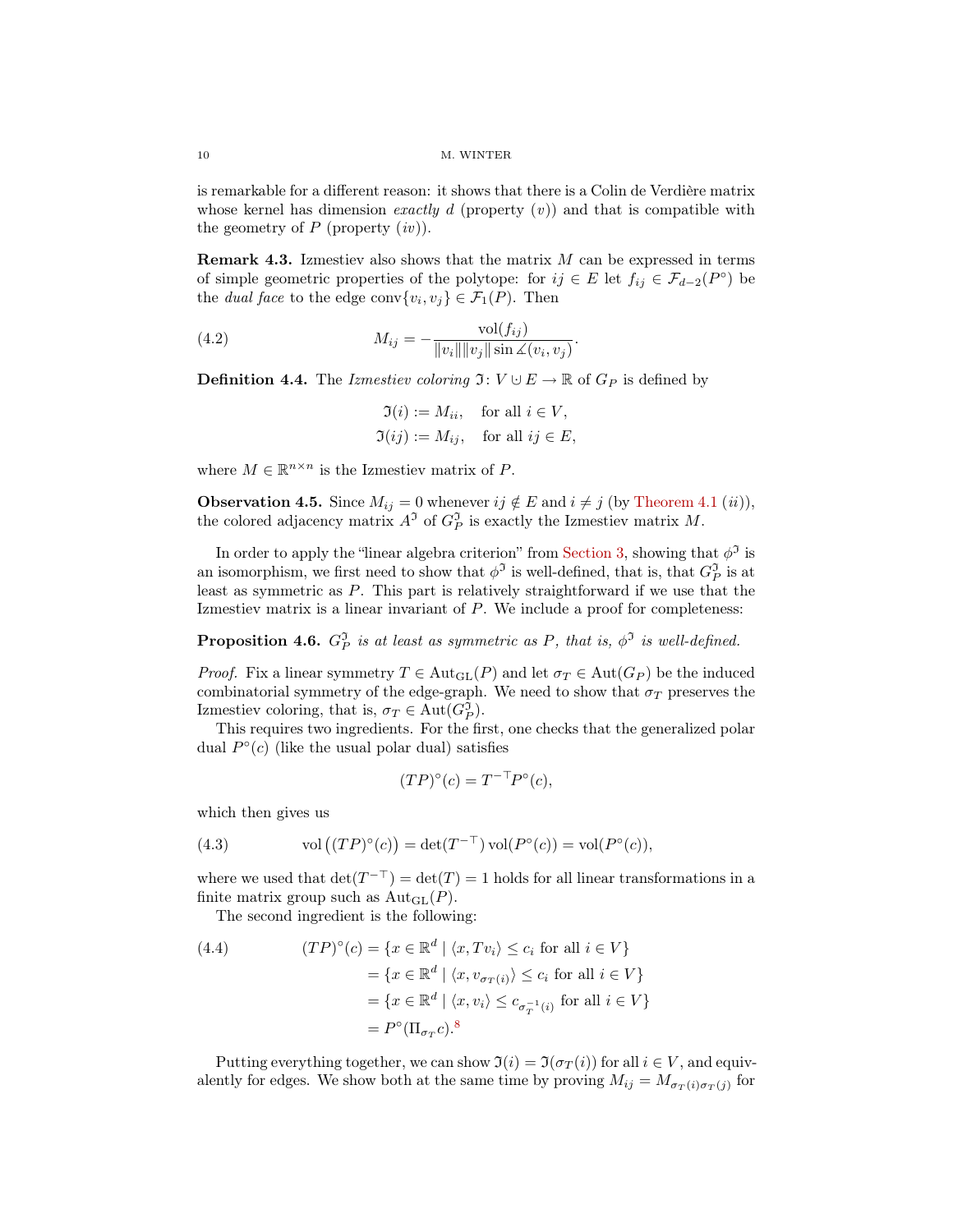all 
$$
i, j \in \{1, ..., n\}
$$
:  
\n
$$
M_{ij} = \frac{\partial^2 \text{vol}(P^{\circ}(c))}{\partial c_i \partial c_j}\Big|_{c=c_0} = \frac{\partial^2 \text{vol}(P^{\circ}(\Pi_{\sigma}c))}{\partial c_{\sigma_T(i)} \partial c_{\sigma_T(j)}}\Big|_{c=c_0} = \frac{(4.4)}{\partial c_{\sigma_T(i)} \partial c_{\sigma_T(j)}}\Big|_{c=c_0}
$$
\n
$$
\stackrel{(4.3)}{=} \frac{\partial^2 \text{vol}(P^{\circ}(c))}{\partial c_{\sigma_T(i)} \partial c_{\sigma_T(j)}}\Big|_{c=c_0} = M_{\sigma_T(i)\sigma_T(j)},
$$
\nwhere we set  $c_0 := (1, ..., 1) \in \mathbb{R}^n$ .

where we set  $c_0 := (1, ..., 1) \in \mathbb{R}^n$ .

<span id="page-10-0"></span>Theorem 4.7. The Izmestiev coloring captures the linear symmetries of P.

*Proof.* By [Proposition 4.6,](#page-9-2) the Izmestiev coloring  $\mathfrak I$  is at least as symmetric as  $P$ , and so we can try to apply the "linear algebra criterion" [\(Theorem 3.1\)](#page-7-2) to show that J captures linear symmetries. That is, we need to show that  $U := \text{span } \Phi^{\dagger}$  is an eigenspace of the colored adjacency matrix  $A^{\mathfrak{I}}$  of  $G_P^{\mathfrak{I}}$ . Recall that  $A^{\mathfrak{I}}$  is exactly the Izmestiev matrix [\(Observation 4.5\)](#page-9-3), and so we can try to use the various properties of this matrix established in [Theorem 4.1.](#page-8-2)

First,  $U = \text{span } \Phi^{\dagger} = \text{span } \Phi^{\dagger}$  (since the columns of  $\Phi^{\dagger}$  and  $\Phi^{\dagger}$  are dual bases of U), and so [Theorem 4.1](#page-8-2) (*iv*) can be read as  $U \subseteq \text{ker } A^{\mathfrak{I}}$ . Second, we have both  $\dim U = \text{rank } \Phi = d$  (since P is full-dimensional) and dim ker  $A^3 = d$  (by [Theo](#page-8-2)[rem 4.1](#page-8-2) (*v*)). Comparing dimensions, we thus have  $U = \ker A^{\mathfrak{I}}$ .

We conclude that U is an eigenspace of  $A<sup>3</sup>$  (namely, the eigenspace to eigenvalue 0). The "linear algebra criterion" [Theorem 3.1](#page-7-2) then asserts that  $\mathfrak I$  captures the linear symmetries of  $P$ .

By [Lemma 2.5,](#page-5-4) if there is any coloring that captures linear symmetries, then the orbit coloring does so as well:

<span id="page-10-1"></span>Corollary 4.8. The orbit coloring captures the linear symmetries of P.

**Remark 4.9.** A coloring c is said to be *finer* than a coloring  $\bar{c}$  if

$$
\begin{aligned}\n\mathfrak{c}(i) &= \mathfrak{c}(\hat{\imath}) & \implies & \bar{\mathfrak{c}}(i) &= \bar{\mathfrak{c}}(\hat{\imath}), & \text{for all } i, \hat{\imath} \in V, \\
\mathfrak{c}(ij) &= \mathfrak{c}(\hat{\imath}\hat{\jmath}) & \implies & \bar{\mathfrak{c}}(ij) &= \bar{\mathfrak{c}}(\hat{\imath}\hat{\jmath}), & \text{for all } ij, \hat{\imath}\hat{\jmath} \in E.\n\end{aligned}
$$

Conversely,  $\bar{\mathfrak{c}}$  is said to be *coarser* than  $\mathfrak{c}$ .

It is easy to see that the orbit coloring is the finest coloring that captures linear symmetries, that is, it uses the most colors (consider the argument in the first paragraph of [Section 2.2\)](#page-5-0). In contrast, the Izmestiev coloring is in general neither the finest nor the coarsest coloring with this property. Actually determining the coarsest such coloring  $(i.e.,$  using the fewest colors) seems like a challenging task.

# 5. Capturing orthogonal symmetries

<span id="page-10-2"></span>For this section we consider the orthogonal symmetry group  $\text{Aut}_{\Omega}(P)$  and all notations without an explicit hint to the kind of symmetry (such as  $\phi^c$  or  $\rho$ ) implicitly refer to their orthogonal versions.

Recall the metric coloring  $\mathfrak{m}: V \cup E \to \mathbb{R}$  [\(Definition 2.2\)](#page-4-6) with

| $\mathfrak{m}(i) =   v_i  ^2,$                 | for all $i \in V$ ,  |
|------------------------------------------------|----------------------|
| $\mathfrak{m}(ij) = \langle v_i, v_j \rangle,$ | for all $ij \in E$ . |

<span id="page-10-3"></span><sup>&</sup>lt;sup>8</sup>Recall that  $\Pi_{\sigma}$  was defined so that  $(\Pi_{\sigma} v)_i = v_{\sigma^{-1}(i)}$  for a vector  $v \in \mathbb{R}^n$ .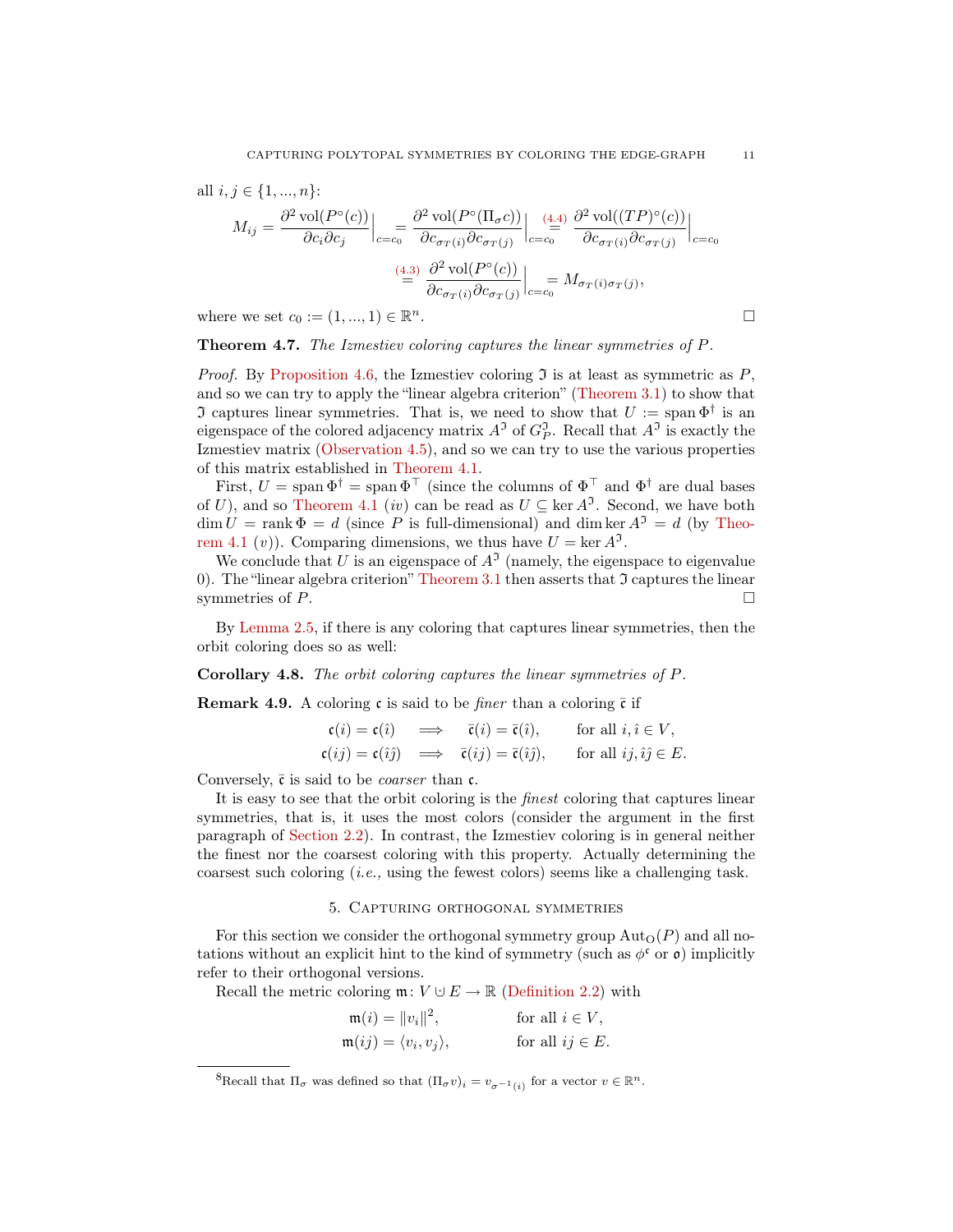#### 12 M. WINTER

As previously mentioned, we consider m a candidate for capturing orthogonal symmetries, but we are yet unable to prove this (see [Question 6.6\)](#page-13-1).

Nevertheless, combining the metric coloring and the Izmestiev coloring allows us to construct a coloring for which we can actually prove this.

**Definition 5.1.** Given two colorings  $\mathfrak{c}: V \cup E \to \mathfrak{C}$  and  $\bar{\mathfrak{c}}: V \cup E \to \bar{\mathfrak{C}}$ , the product *coloring*  $\mathfrak{c} \times \overline{\mathfrak{c}}$ :  $V \cup E \to \mathfrak{C} \times \overline{\mathfrak{C}}$  is defined by

<span id="page-11-1"></span>
$$
(\mathfrak{c} \times \overline{\mathfrak{c}})(i) := (\mathfrak{c}(i), \overline{\mathfrak{c}}(i)), \quad \text{for all } i \in V,
$$
  

$$
(\mathfrak{c} \times \overline{\mathfrak{c}})(ij) := (\mathfrak{c}(ij), \overline{\mathfrak{c}}(ij)), \quad \text{for all } ij \in E.
$$

The relevant (and easy to verify) property of the product coloring is

(5.1) 
$$
\operatorname{Aut}(G_P^{\mathfrak{c}\times\overline{\mathfrak{c}}}) = \operatorname{Aut}(G_P^{\mathfrak{c}}) \cap \operatorname{Aut}(G_P^{\overline{\mathfrak{c}}}).
$$

In particular, if both  $\phi^{\mathfrak{c}}$  and  $\phi^{\bar{\mathfrak{c}}}$  are well-defined, then so is  $\phi^{\mathfrak{c}\times\bar{\mathfrak{c}}}$ .

<span id="page-11-0"></span>**Theorem 5.2.** The coloring  $\mathfrak{I} \times \mathfrak{m}$  captures the orthogonal symmetries of P.

*Proof.* The Izmestiev coloring  $\Im$  is at least as symmetric as P (we know this for linear symmetries by [Proposition 4.6,](#page-9-2) which include the orthogonal symmetries as a special case). Like-wise, the metric coloring  $\mathfrak m$  is at least as symmetric as  $P$  (every orthogonal symmetry preserves norms and inner products, and therefore also the metric coloring). So, since  $\phi^{\mathfrak{I}}$  and  $\phi^{\mathfrak{m}}$  are well-defined, so is  $\phi^{\mathfrak{I}\times\mathfrak{m}}$ .

It remains to show that  $\phi^{J \times m}$  has an inverse. For that, fix a  $\sigma \in Aut(G_P^{J \times m})$ . By [\(5.1\)](#page-11-1) we have  $\sigma \in \text{Aut}(G_P^{\mathfrak{I}})$ . By [Theorem 4.7](#page-10-0) there is a corresponding  $T_{\sigma} \in \text{Aut}_{\text{GL}}(P)$ with  $T_{\sigma} v_i = v_{\sigma(i)}$  for all  $i \in V$ . It remains to show that  $T_{\sigma} \in O(\mathbb{R}^d)$ .

Since  $P$  is full-dimensional, a set  $S$  that contains any vertex  $v_i$  together with its neighbors  $\{v_j \mid ij \in E\}$  spans  $\mathbb{R}^d$ , and so it suffices to verify  $\langle T_\sigma v_k, T_\sigma v_\ell \rangle = \langle v_k, v_\ell \rangle$ for every two  $v_k, v_\ell \in S$  to prove the orthogonality of  $T_\sigma$ .

Also by  $(5.1)$ ,  $\sigma$  preserves the metric coloring m. The claim then follows via

$$
\langle v_k, v_\ell \rangle = \langle v_{\sigma(k)}, v_{\sigma(\ell)} \rangle = \langle T_\sigma v_k, T_\sigma v_\ell \rangle, \quad \text{for all } v_k, v_\ell \in S,
$$

where we used that  $v_k, v_\ell \in S$  implies  $k = \ell$  or  $k\ell \in E$ .

By (the orthogonal version of) [Lemma 2.5,](#page-5-4) if there is any coloring that captures orthogonal symmetries, then so does the orthogonal orbit coloring:

### <span id="page-11-2"></span>Corollary 5.3. The orthogonal orbit coloring captures orthogonal symmetries.

### 6. Outlook, open questions and further notes

In this article we have shown that the edge-graph of a convex polytope, while generally a very weak representative of the polytope's geometric nature, still has sufficient structure to let us encode two important types of geometric symmetries: linear and orthogonal symmetries. We achieved this by coloring the vertices and edges of the edge-graph.

The first coloring for which we established that it "captures the polytope's linear symmetries" was the *Izmestiev coloring* [\(Theorem 4.7\)](#page-10-0), based on an ingenious construction by Ivan Izmestiev. But we also found that the orbit coloring, a conceptually very easy coloring, does the job as well [\(Corollary 4.8\)](#page-10-1). Analogous colorings exist for the orthogonal symmetries as well [\(Theorem 5.2](#page-11-0) and [Corollary 5.3\)](#page-11-2).

In the following we briefly discuss various potential generalizations and follow up questions concerning these results. This further highlights the very special structure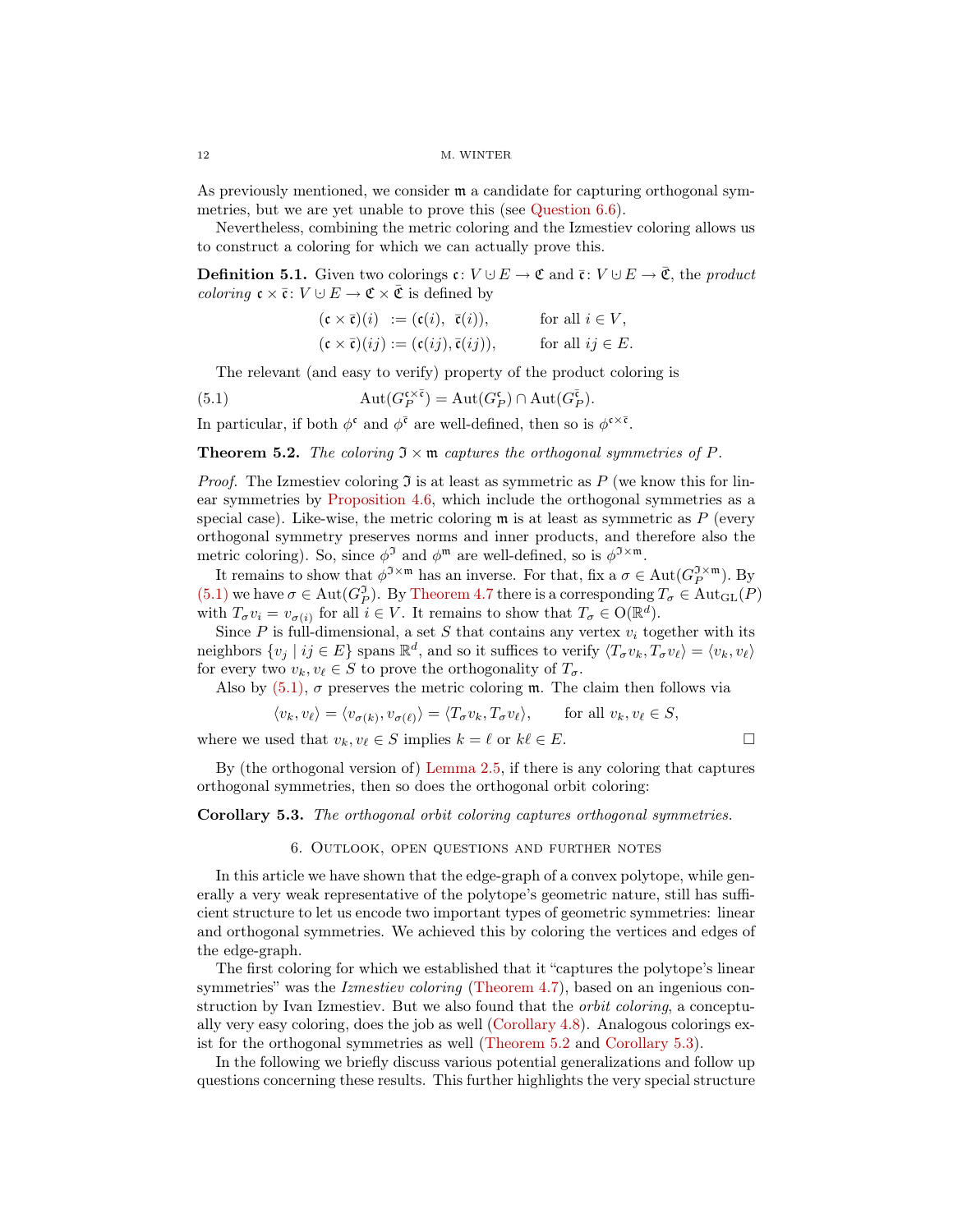of convex polytopes that went into our theorems, emphasizing again that these results are non-trivial to achieve and to generalize.

We also want to mention the following neat consequence for "very symmetric" polytopes:

**Corollary 6.1.** If  $P \subset \mathbb{R}^d$  is vertex- and edge-transitive (i.e., its linear resp. orthogonal symmetry group has a single orbit on vertices and edges), then P is exactly as symmetric as its edge-graph.

This observation has previously been made in [\[7,](#page-14-4) Theorem 5.2]. No classification of simultaneously vertex- and edge-transitive polytopes is known so far, and so this fact might help in the study of this class.

6.1. Capturing other types of symmetries. Besides linear and orthogonal symmetries, there are at least two further common groups of symmetries associated with a polytope: the projective symmetries and the combinatorial symmetries (that is, the symmetries of the face lattice).

We can ask whether those too can be captured by a colored edge-graph:

Question 6.2. Is there a coloring  $\mathfrak{c}: V \cup E \to \mathfrak{C}$  that captures projective resp. combinatorial symmetries:

$$
Aut(G_P^{\mathfrak{c}}) \cong Aut_{\mathrm{PGL}}(P) \quad \text{resp.} \quad \mathrm{Aut}(G_P^{\mathfrak{c}}) \cong \mathrm{Aut}_{\mathrm{Comb}}(P) ?
$$

There might be a general strategy derived from the following (informal) inclusion chain of the symmetry groups:

$$
Aut_{O}(P) \subseteq Aut_{GL}(P) \subseteq Aut_{PGL}(P) \text{``$\subseteq$''} Aut_{Comb(P)}.
$$

As it turns out, having solved the coloring problem further to the left in the chain can help to solve the problem further to the right  $-$  at least to some degree.

For example, note that every polytope  $P$  can be linearly transformed via a transformation  $T \in GL(\mathbb{R}^d)$  so that  $Aut_{GL}(P) = Aut_{O}(TP)$ . That is, a coloring of  $G_P$ that captures the orthogonal symmetries of  $TP$  (which has the same edge-graph) also captures the linear symmetries of P. In still other words, we solved the problem of capturing linear symmetries by making use of our ability to capture orthogonal symmetries.

In our approach, we have not made use of this because we needed to solved the linear case before the orthogonal one. However, this can be of use for capturing projective symmetries. More explicitly, the question is as follows: for every polytope  $P$ , is there a projective transformation  $T \in \mathrm{PGL}(\mathbb{R}^d)$  so that  $\mathrm{Aut}_{\mathrm{PGL}}(P) = \mathrm{Aut}_{\mathrm{GL}}(TP)$ ?

The same approach seems doomed for capturing combinatorial symmetries: there are polytopes with combinatorial symmetries that cannot be realized geometrically ( [\[1\]](#page-14-5) discusses the case of a combinatorial symmetry that cannot be made linear; to our knowledge, realizing them as projective symmetries remains to be discussed).

6.2. Edge-only coloring. For capturing the symmetries of certain 2-dimensional polytopes it is necessary to color both vertices and edges  $(cf.$  [Figure 2\)](#page-1-1). But it is unclear whether this is still necessary in higher dimensions.

Question 6.3. Is it sufficient to color *only the edges* if  $d \geq 3$ ? That is, is there an edge-only coloring  $c: E \to \mathfrak{C}$  that captures (for example) linear symmetries?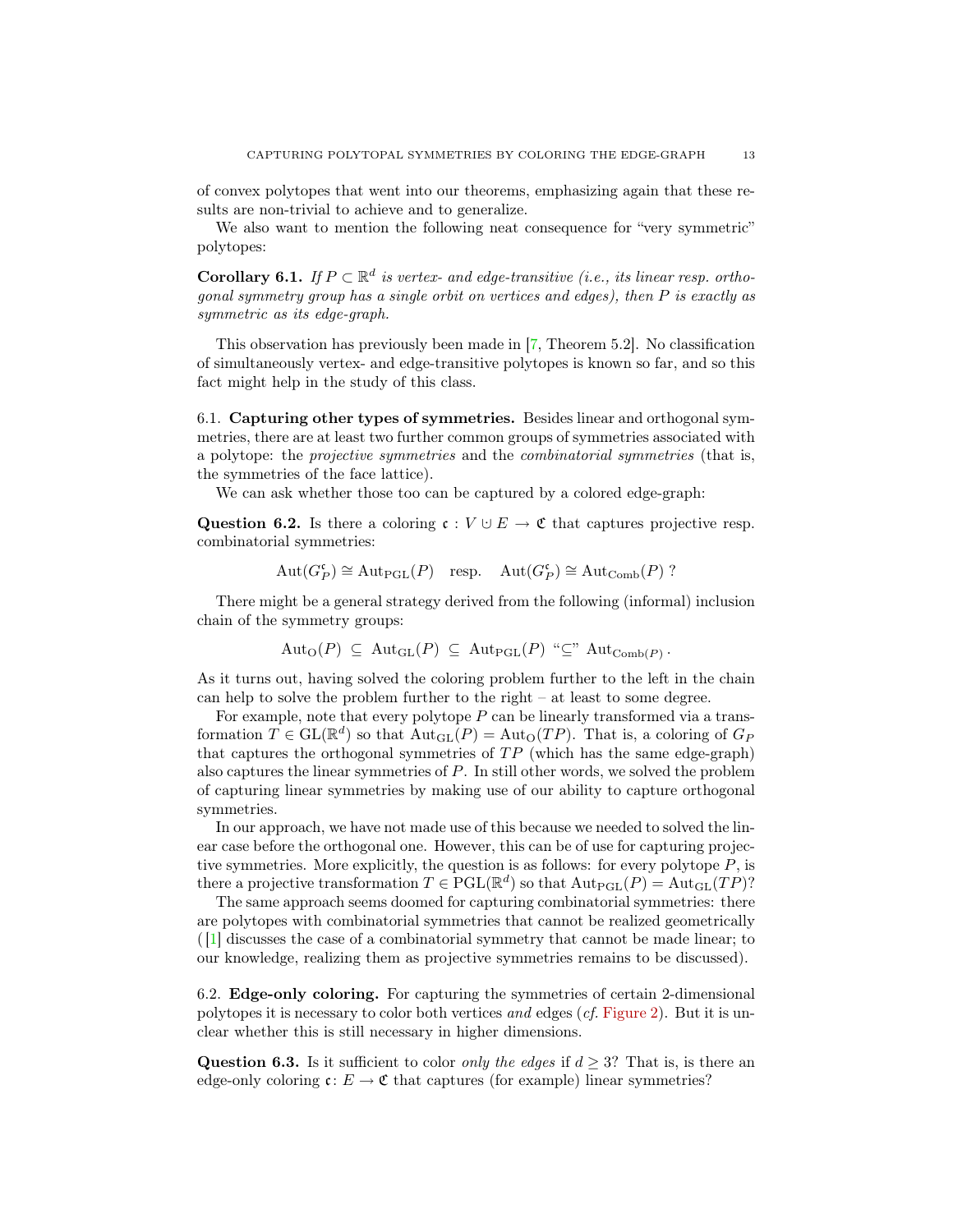### 14 M. WINTER

A vertex-only coloring is not always sufficient. For example, in even dimensions exist vertex-transitive neighborly polytopes other than the simplex:  $e.g.$  for  $n \geq 6$ we have the following cyclic 4-polytope with  $n$  vertices that is not a simplex:

$$
P := \text{conv}\left\{ \begin{pmatrix} \cos(2\pi i/n) \\ \sin(2\pi i/n) \\ \cos(\pi i/n) \\ \sin(\pi i/n) \end{pmatrix} \in \mathbb{R}^4 \middle| i \in \{1, ..., n\} \right\}.
$$

The edge-graph of P is the complete graph  $K_n$ , and P has a single orbit of vertices. Thus, if  $c: V \to \mathfrak{C}$  is a vertex-only coloring that captures the symmetries of P, then all vertices of  $K_n$  must receive the same color. But if the edges receive no color, then  $\text{Aut}(K_n^{\mathfrak{c}}) = \text{Sym}(V)$ . However, it is known that the linear symmetry group of the cyclic polytope P other than a simplex is strictly smaller than  $Sym(V)$  [\[5\]](#page-14-6).

6.3. Non-convex polytopes and general graph embeddings. Our approach suggests no immediate generalization to non-convex polytopes or various forms of polytopal complexes.

Question 6.4. What is the most general geometric setting in which the symmetries can be "captured" by coloring the edge-graph? Does it work for non-convex and/or self-intersecting polytopes? What about more general polytopal complexes?

A vast generalization of polytope skeleta are *graph embeddings*. For a graph  $G =$  $(V, E)$ , a graph embedding is simply a map  $v: V \to \mathbb{R}^d$ . There are natural notions of symmetry for such embeddings, and so one might ask whether it is possible to "capture" them by coloring the graph. The following example shows that this is not possible in general:

<span id="page-13-0"></span>**Example 6.5.** Consider the complete bipartite graph  $K_{4,4}$  with vertex set  $V_1 \cup V_2 =$  $\{1, 2, 3, 4\} \cup \{5, 6, 7, 8\}$  and an embedding into  $\mathbb{R}^4$  defined as follows:

| $v_1 = (+1, 0, 0, 0),$ | $v_5 = (0, 0, +1, 0),$ |
|------------------------|------------------------|
| $v_2 = (0, +1, 0, 0),$ | $v_6 = (0, 0, 0, +1),$ |
| $v_3 = (-1, 0, 0, 0),$ | $v_7=(0,0,-1,0),\,$    |
| $v_4 = (0, -1, 0, 0),$ | $v_8 = (0, 0, 0, -1).$ |

One can check that the linear symmetry group of this embedding acts transitively on the vertices as well as the edges. Thus, a coloring  $\mathfrak c$  that is at least as symmetric as the graph embedding must assign the same color to all vertices, and like-wise, the same color to all edges. That is,  $Aut(K^{\mathfrak{c}}_{4,4}) = Aut(K_{4,4}).$ 

However, one can also see that the given embedding has a strictly smaller symmetry group than Aut $(K_{4,4})$ . For example,  $\sigma := (12) \in \text{Aut}(K_{4,4})$  cannot be realized as a geometric symmetry.

It might be interesting to determine conditions under which "capturing symmetries" is possible even in this very general case.

6.4. The metric coloring. It is yet unknown whether the metric coloring alone can capture orthogonal symmetries (cf. [Section 2.1](#page-4-0) and [Section 5\)](#page-10-2).

<span id="page-13-1"></span>Question 6.6. Can the metric coloring m capture orthogonal symmetries?